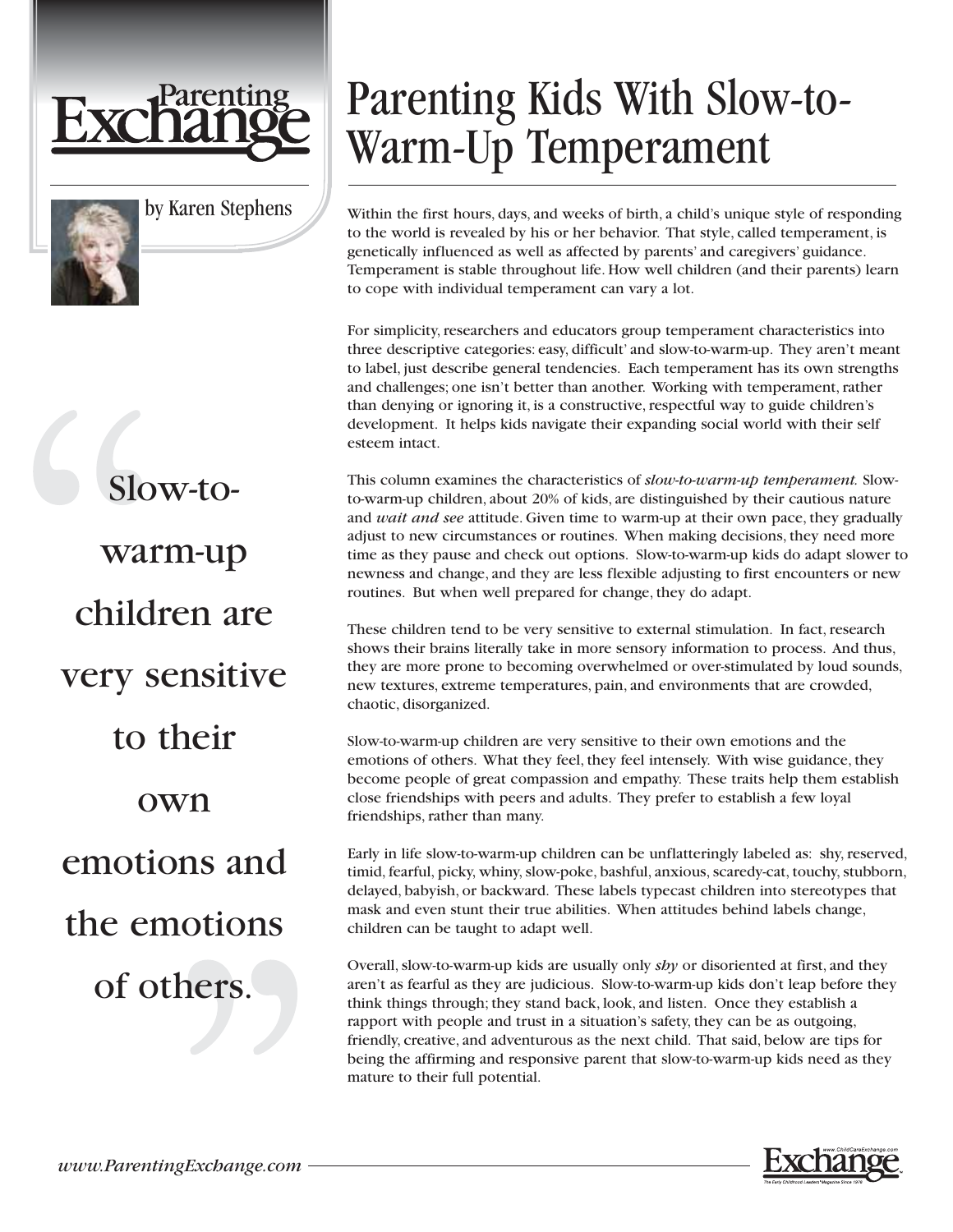#### Parenting Tips

- **Accept your slow-to-warm-up child for who they are.** Resist trying to change them. Build on their traits rather than wish them away. Avoid unflattering comparisons with siblings or peers.
- **Focus on the positive side of temperament.** A slow-to-warm-up child has many skills that can be nurtured; find and reinforce them.
- **Prepare children in steps for new experiences.** For instance, break down how to meet a new dog into manageable steps so your child experiences success. "Stand still with your hands down so the dog can see you mean no harm." "Use a quiet voice." Avoid unflattering comparisons, "Look, that girl isn't afraid of the dog. You shouldn't be either."
- **Increase your patience.** Avoid teaching kids with *sink or swim* strategies. Pushing a child too fast makes kids more rigid and frightened rather than more confident and safe.
- **Interpret situations matter-of-factly.** Resist coddling and giving a child's hesitance too much attention. Make simple statements such as, "You watch the children singing before you join in the circle. That's your way of relaxing."
- **Provide time for reflection and re-filling emotional reserves.** The author of *The Highly Sensitive Child* believes daily exposure to nature outdoors is also necessary for these children.

## Overall, slow-to-warm-up kids are usually only *shy* or disoriented at first, and they aren't as fearful as they are judicious.

- **Help children become in tune to their own body rhythms.** Schedule special activities that demand extra energy, such as going to the dentist or festival, during your child's up times.
- **Give kids time to respond when adults try to talk to them.** Resist jumping in and answering for them in hopes of *hiding* a child's slower approach to new people. Not giving children time to respond is a subtle way of saying you think they will fail if you don't talk for them.
- **Translate your child's behavior for new people.** This is very helpful for new teachers at child care or school. Tell them: "It takes John a little while to get used to a new place. It's best if we don't push him too fast."
- **Stand up for your child if someone labels him or her.** If a teacher reports, "Tarah wouldn't try her cottage cheese at lunch today. Is she that stubborn at home, too?" You can graciously respond that you don't consider your child stubborn, just wary of the food texture. If someone calls your child "shy" you can counter with: "It will take a few days, but once she knows it's safe, she'll be building blocks with the other kids in no time."
- **Believe kids when they feel more than you do.** Avoid discounting children's feelings, including claims of pain.
- **Model coping skills.** Coach kids in prevention and problem-solving. A friend's child took forever ordering at restaurants. Rather than face a predictable ordeal, she collected menus from their favorite spots and kept them in the car. While en route, her child got a head-start on ordering decisions.
- **Prepare kids for changes or new experiences.** Slow-to-warm-up kids need more time to process information. The bigger the change, the more questions a child will have. Spend more time preparing or even rehearsing for change. Playing with dolls or puppets is a great way for kids to work through their feelings.
- **Coach children on ways to join their friends' play.** Example: "They're pretending a house is on fire. You can ask if you can help spray water on it."
- **Alert kids to predictable sensitivities.** "It's going to be loud and crowded in the grocery store tonight. We'll finish as soon as we can."
- **Model calm expression of feelings.** Of course, this is especially important when you're mad, frustrated, or tired.
- **Use positive discipline.** Guidance and coaching should be your first responses.